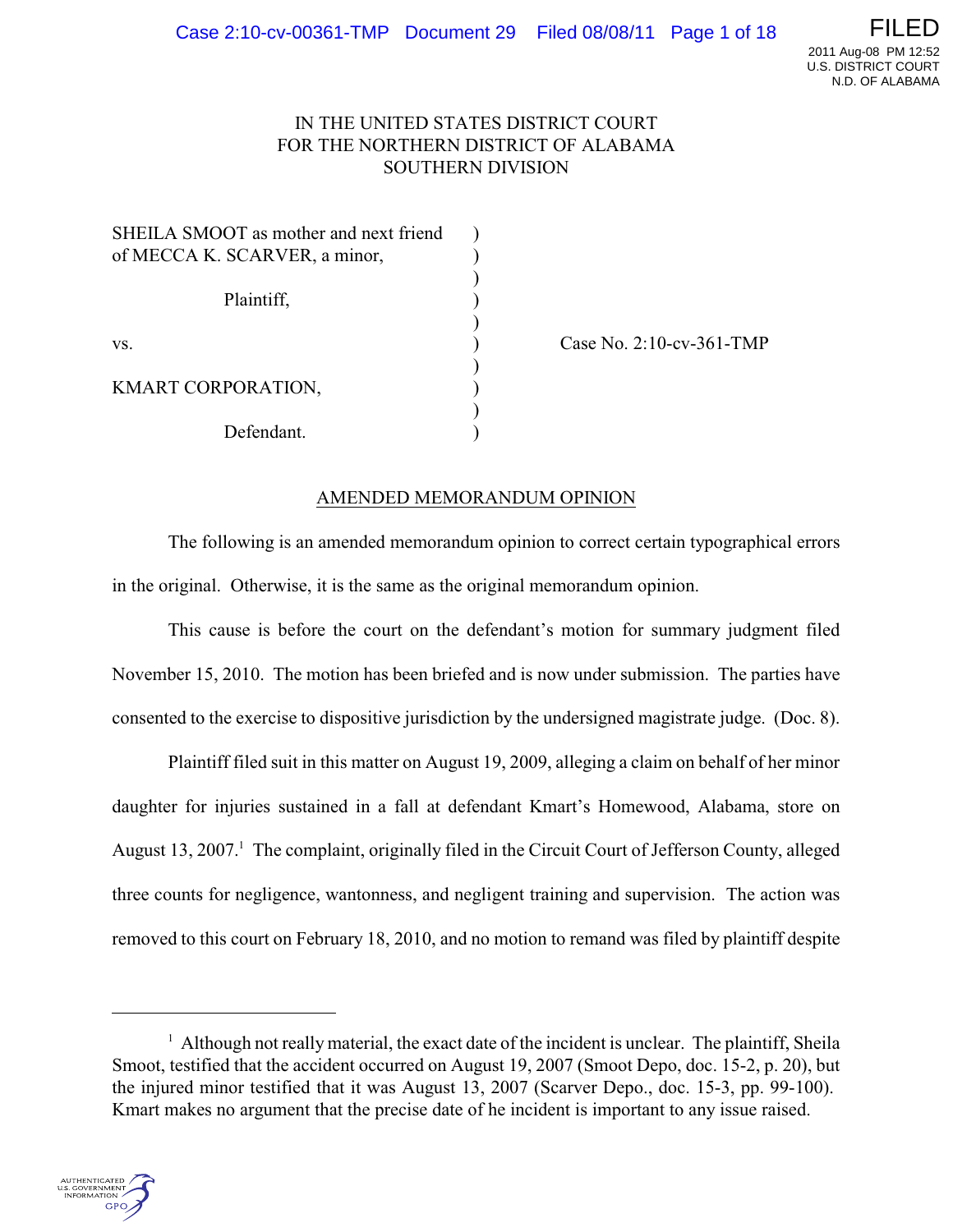## Case 2:10-cv-00361-TMP Document 29 Filed 08/08/11 Page 2 of 18

the apparent untimeliness of the removal. Subject matter jurisdiction exists by virtue of diversity of citizenship and the requisite amount in controversy. *See* 28 U.S.C. § 1332.

#### Summary Judgment Standards of Review

Under Federal Rule of Civil Procedure 56(a), summary judgment is proper "if the movant shows that there is no genuine dispute as to any material fact and the movant is entitled to judgment as a matter of law." Fed. R. Civ. P. 56(a). The party asking for summary judgment "always bears the initial responsibility of informing the district court of the basis for its motion, and identifying those portions of 'the pleadings, depositions, answers to interrogatories, and admissions on file, together with the affidavits, if any,' which it believes demonstrate the absence of a genuine issue of material fact." *Celotex Corp. v. Catrett*, 477 U.S. 317, 323 (1986) (quoting former Fed. R. Civ. P. 56(c)). The movant can meet this burden by presenting evidence showing there is no dispute of material fact, or by showing that the nonmoving party has failed to present evidence in support of some element of its case on which it bears the ultimate burden of proof. *Celotex*, 477 U.S. at 322-23. There is no requirement, however, "that the moving party support its motion with affidavits or other similar materials negating the opponent's claim." *Id.* at 323.

Once the moving party has met his burden, Rule 56 "requires the nonmoving party to go beyond the pleadings and by her own affidavits, or by the 'depositions, answers to interrogatories, and admissions of file,' designate 'specific facts showing that there is a genuine issue for trial.'" *Id.* at 324 (quoting former Fed. R. Civ. P. 56(e)). The nonmoving party need not present evidence in a form necessary for admission at trial; however, he may not merely rest on his pleadings. *Celotex*, 477 U.S. at 324. "[T]he plain language of Rule 56(c) mandates the entry of summary judgment, after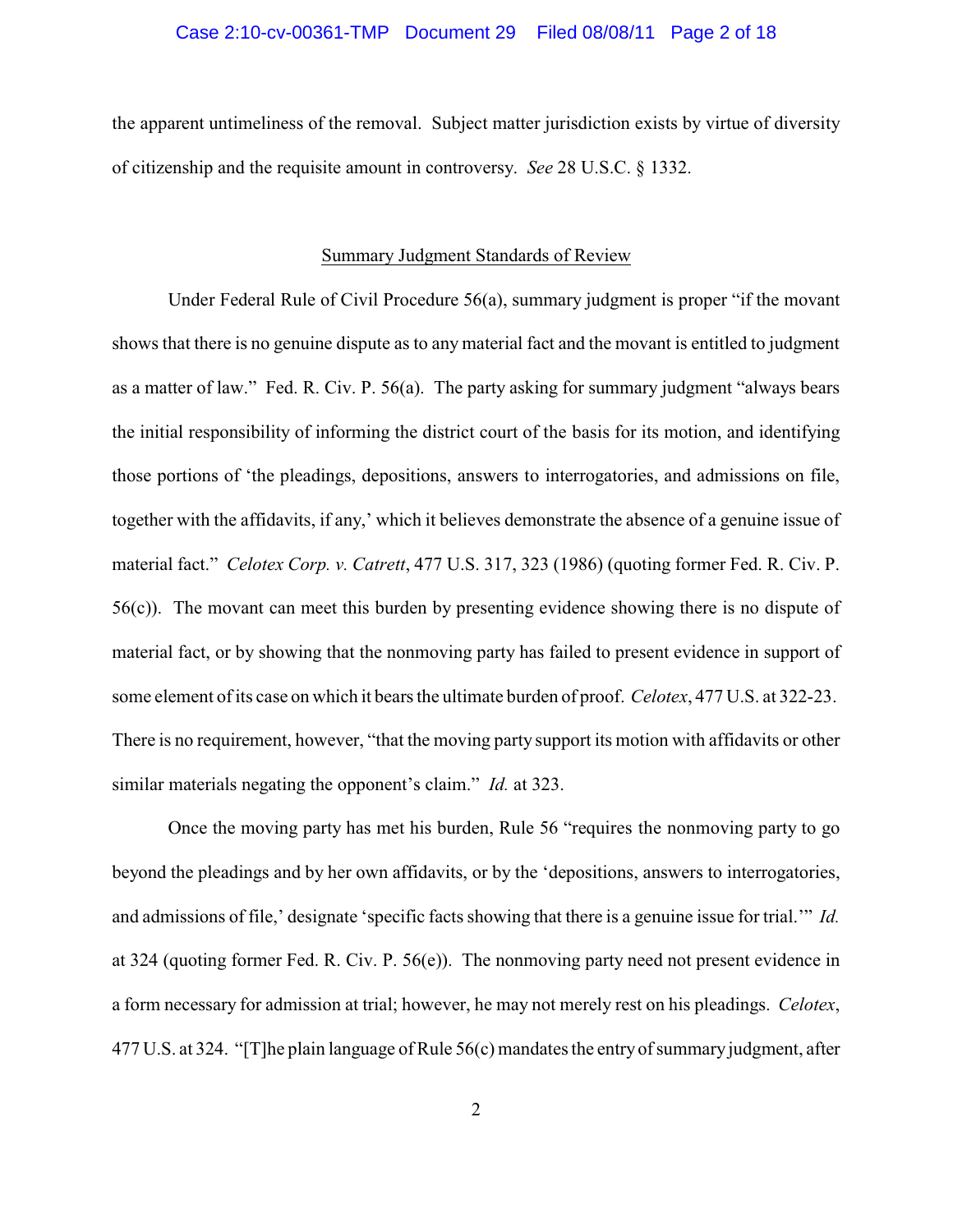# Case 2:10-cv-00361-TMP Document 29 Filed 08/08/11 Page 3 of 18

adequate time for discovery and upon motion, against a party who fails to make a showing sufficient to establish the existence of an element essential to that party's case, and on which that party will bear the burden of proof at trial." *Id.* at 322.

After the plaintiff has properly responded to a proper motion for summary judgment, the court "shall" grant the motion if there is no genuine issue of material fact, and the moving party is entitled to judgment as a matter of law. Fed. R. Civ. P. 56(a). The substantive law will identify which facts are material and which are irrelevant. *Anderson v. Liberty Lobby, Inc.*, 477 U.S. 242, 248 (1986). A dispute is genuine "if the evidence is such that a reasonable jury could return a verdict for the nonmoving party." *Id.* at 248. "[T]he judge's function is not himself to weigh the evidence and determine the truth of the matter but to determine whether there is a genuine issue for trial." *Id.* at 249. His guide is the same standard necessary to direct a verdict: "whether the evidence presents a sufficient disagreement to require submission to a jury or whether it is so one-sided that one party must prevail as a matter of law." *Id.* at 251-52; *see also Bill Johnson's Restaurants, Inc. v. N.L.R.B.*, 461 U.S. 731, 745 n.11 (1983). However, the nonmoving party "must do more than show that there is some metaphysical doubt as to the material facts." *Matsushita Elec. Indus. Co., Ltd. v. Zenith Radio Corp.*, 475 U.S. 574, 586 (1986). The evidence supporting a claim must be "substantial," *Marcus v. St. Paul Fire and Marine Ins. Co.*, 651 F.2d 379 (5th Cir., Unit B, 1981); a mere scintilla of evidence is not enough to create a genuine issue of fact. *Young v. City of Palm Bay*, 358 F.3d 859, 860 (11th Cir. 2004); *Kesinger ex rel. Estate of Kesinger v. Herrington*, 381 F.3d 1243, 1249-1250 (11th Cir. 2004). If the non-movant's evidence is so thoroughly discredited by the rest of the record evidence that no reasonable jury could accept it, the evidence fails to establish the existence of a genuine issue of fact requiring a jury determination. *See Scott v. Harris*, 550 U.S. 372,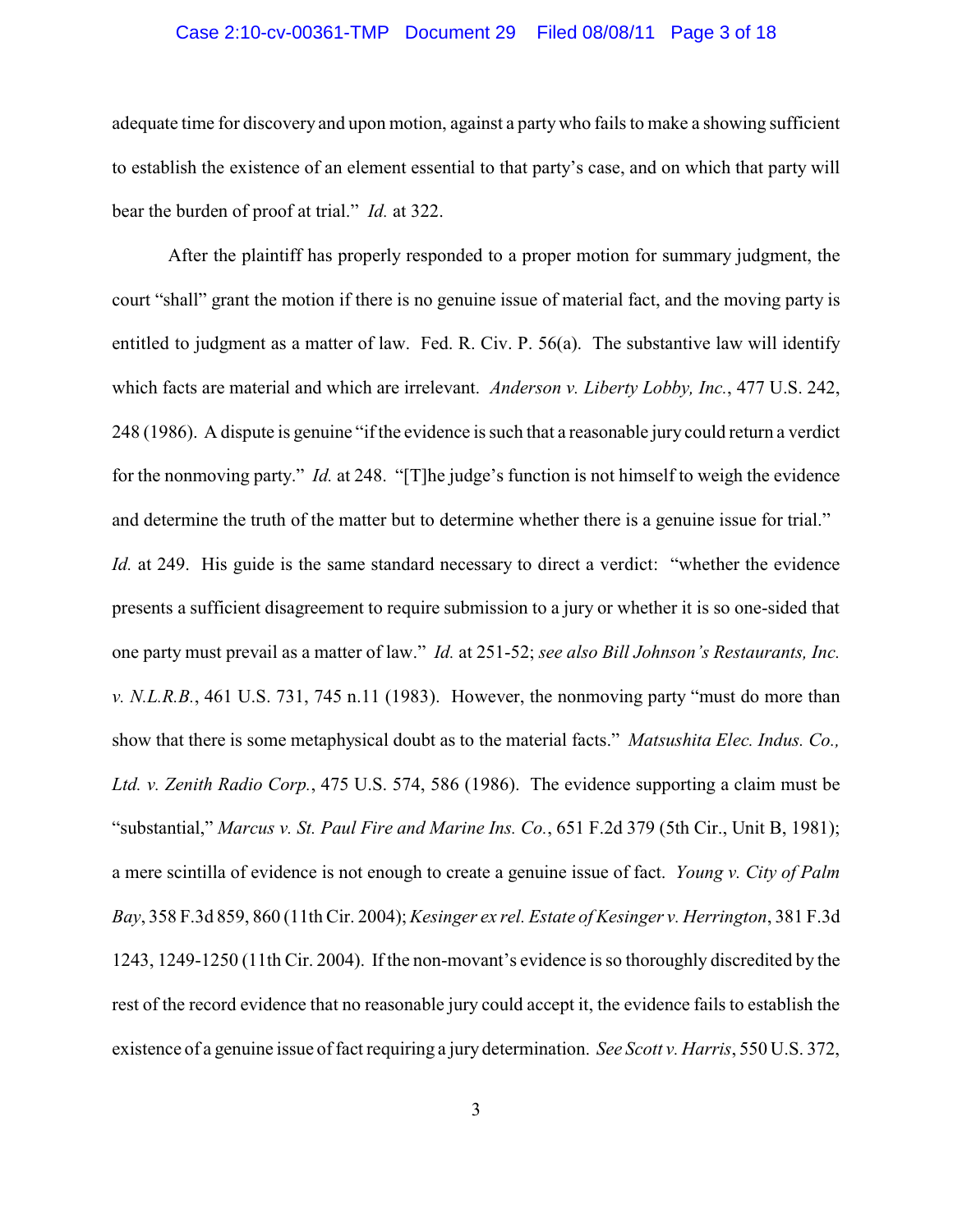127 S. Ct. 1769, 1776, 167 L. Ed. 2d 686 (2007) ("Respondent's version of events is so utterly discredited by the record that no reasonable jury could have believed him. The Court of Appeals should not have relied on such visible fiction; it should have reviewed the facts in the light depicted by the videotape."); *Lewis v. City of West Palm Beach, Fla.*, 561 F.3d 1288, 1290 n. 3 (11th Cir. 2009). If the evidence is merely colorable, or is not significantly probative, summary judgment may be granted. *Anderson*, 477 U.S. at 249 (citations omitted); *accord Spence v. Zimmerman*, 873 F.2d 256 (11th Cir. 1989). Furthermore, the court must "view the evidence presented through the prism of the substantive evidentiary burden," so there must be sufficient evidence on which the jury could reasonably find for the plaintiff. *Anderson*, 477 U.S. at 254; *Cottle v. Storer Communication, Inc.*, 849 F.2d 570, 575 (11th Cir. 1988). Nevertheless, credibility determinations, the weighing of evidence, and the drawing of inferences from the facts are the function of the jury, and therefore the evidence of the non-movant is to be believed and all justifiable inferences are to be drawn in his favor. *Anderson*, 477 U.S. at 255. The non-movant need not be given the benefit of every inference but only of every *reasonable* inference. *Brown v. City of Clewiston*, 848 F.2d 1534, 1540 n.12 (11th Cir. 1988).

## Summary Judgment Facts

Applying the foregoing standards to the evidence offered in support of and in opposition to the motion for summary judgment, and viewing the admissible evidence in a light favorable to the non-moving plaintiff, the following facts appear to be undisputed.

On August 13, 2007, Mecca Scarver was a thirteen-year-old student, living with her mother, Jefferson County Commissioner Sheila Smoot. That evening, close to 9:00 p.m., as the store was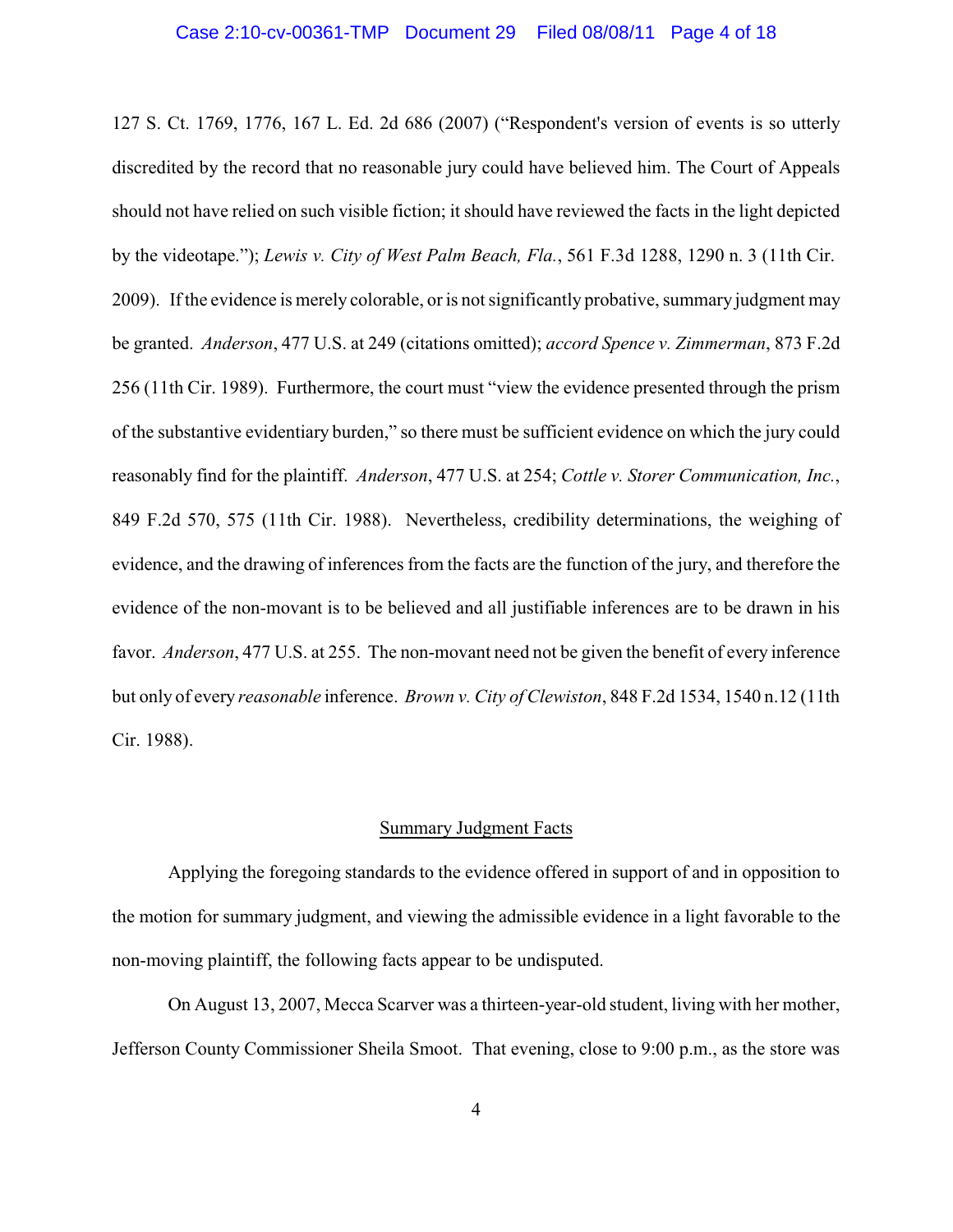# Case 2:10-cv-00361-TMP Document 29 Filed 08/08/11 Page 5 of 18

closing, Smoot and Scarver went to the Kmart store on Greensprings Highway, in Homewood, Alabama, to do some shopping. They had been to store on prior occasions.<sup>2</sup> They used a shopping cart to collect their purchases and then went to a register lane to check out. Because it was near closing time, only one checkout lane was open, and it was manned by cashier Renee Hines. Although only one checkout lane was open, there were several others that were closed, as indicated by plastic chains hung across each closed lane. The store manager, Thelma Gardner, was in the rear of the store, but the "up-front supervisor,"Carla Lawrence, was in the area of the checkout lanes near the front of the store. The checkout lanes that were not open for customer traffic were blocked by plastic chains obstructing each lane. The plastic chains were white or yellow in color, with a 5-inch by 12-inch red sign hanging in the middle of the chain with letters reading "Lane Closed." Each end of the chain in the closed lanes was mounted 26-inches above the floor on D-hooks on each side of the lane near the opening of the lane. When hung properly, the sign in the middle of each chain hung at knee level or slightly higher.

Kmart policy makes store safety a responsibility of all employees. Employees are trained regularly and daily on safety issues. Managers are required to "walk" the store periodically to look for safety hazards. A drooping or low-hanging chain across the entrance to a checkout lane is regarded as a safety hazard due to the risk of tripping. On the day of this incident, Gardner had "walked" the store at 5:00 p.m., and found no safety hazards. "Up-front supervisor" Lawrence also was alert to safety hazards, particularly in the checkout area, and she did not see a low-hanging chain.

 $\frac{1}{2}$  Smoot testified that the store was her "preferred site of shopping," although she also said that Scarver had been to the store with her only two or three times. (Smoot Depo. Doc. 15-2, p. 61).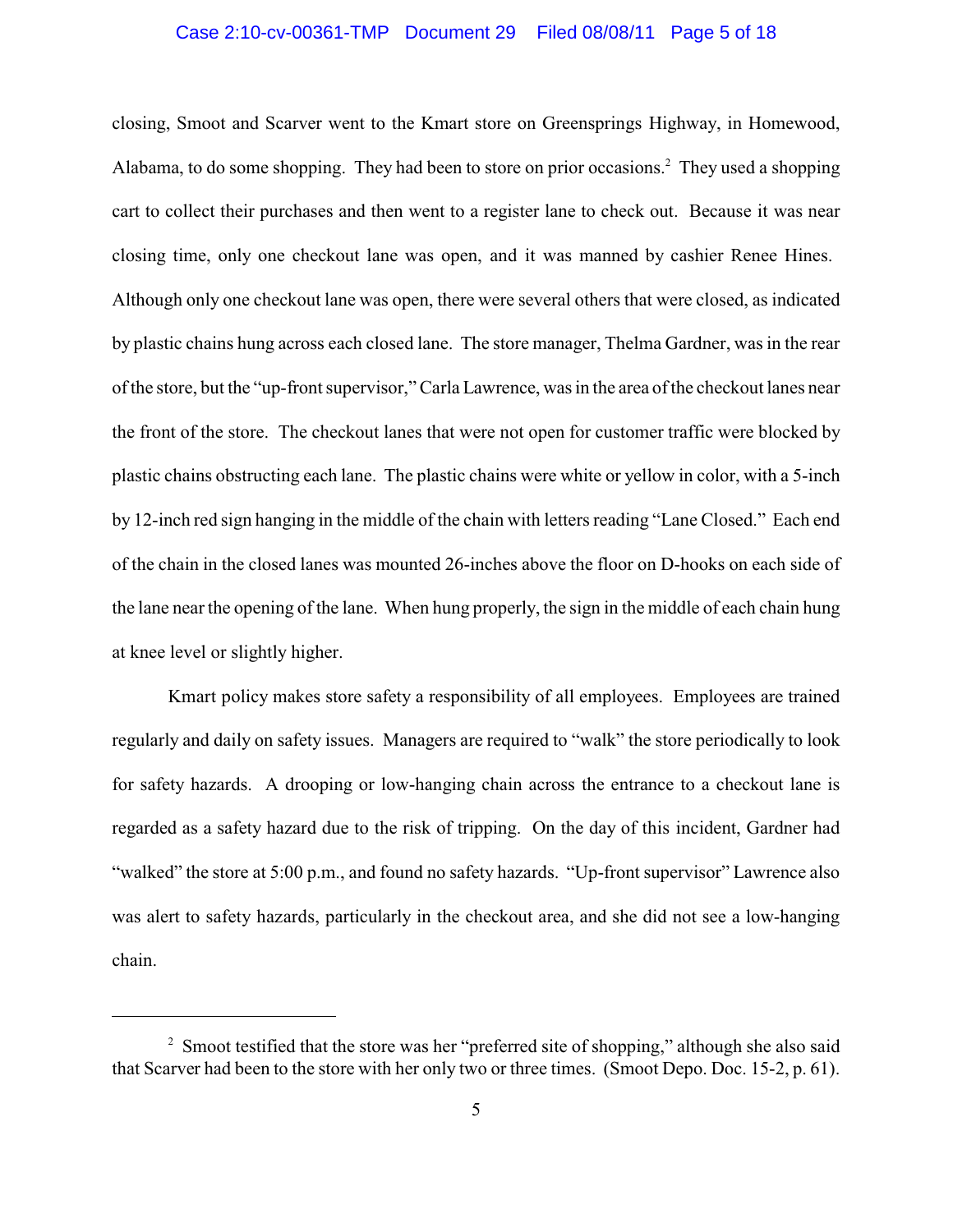# Case 2:10-cv-00361-TMP Document 29 Filed 08/08/11 Page 6 of 18

As Smoot and Scarver were going through Hines's checkout lane, Smoot asked Scarver to go around the checkout lanes to get to the front side of their shopping cart to assist putting their purchases into the cart. Scarver then left the lane manned by Hines and went to a closed lane located to the left of Hines.<sup>3</sup> It was obvious that the lane was closed because no cashier was manning it, and she does not dispute that she knew it was closed. As Scarver walked through the closed lane, she tripped and fell face first to the floor, suffering injuries. Hines then commented Smoot, "She shouldn't have been running," to which Smoot replied, "She was not running, she was walking."<sup>4</sup>

Smoot and employees of the store came to assist Scarver, who was crying and screaming. Medical assistance was called on 911, and paramedics arrived within about five minutes. They treated Scarver at the scene, put her on a stretcher, and took her to an ambulance outside. As Smoot went to her car to follow the ambulance, she noticed her camera on the car seat, which she retrieved and took into the store to take photographs of the checkout lanes and the scene of the accident. Because the film in the camera had only one or two remaining exposures, Smoot went back to her car and got a second camera to take additional photographs. When finished, she returned to her car and followed the ambulance to the hospital, where Scarver was treated and released. None of the photographs have been offered in evidence, and Kmart contends they have not been produced in discovery despite several requests for them. Kmart also acknowledges that security video it would have maintained for the checkout area cannot be located.

 $3\text{ This orientation is from the perspective of customers looking at the checkout lanes as they.}$ enter them. Scarver went to the closed lane to the left of Hines's lane.

<sup>&</sup>lt;sup>4</sup> Of course, the court accepts as true the version of events most favorable to the non-moving plaintiff, but the defendant offers a starklydifferent version. Kmart's evidence indicates that Scarver ran through the closed lane and tripped when she attempted to jump the chain at or about knee level.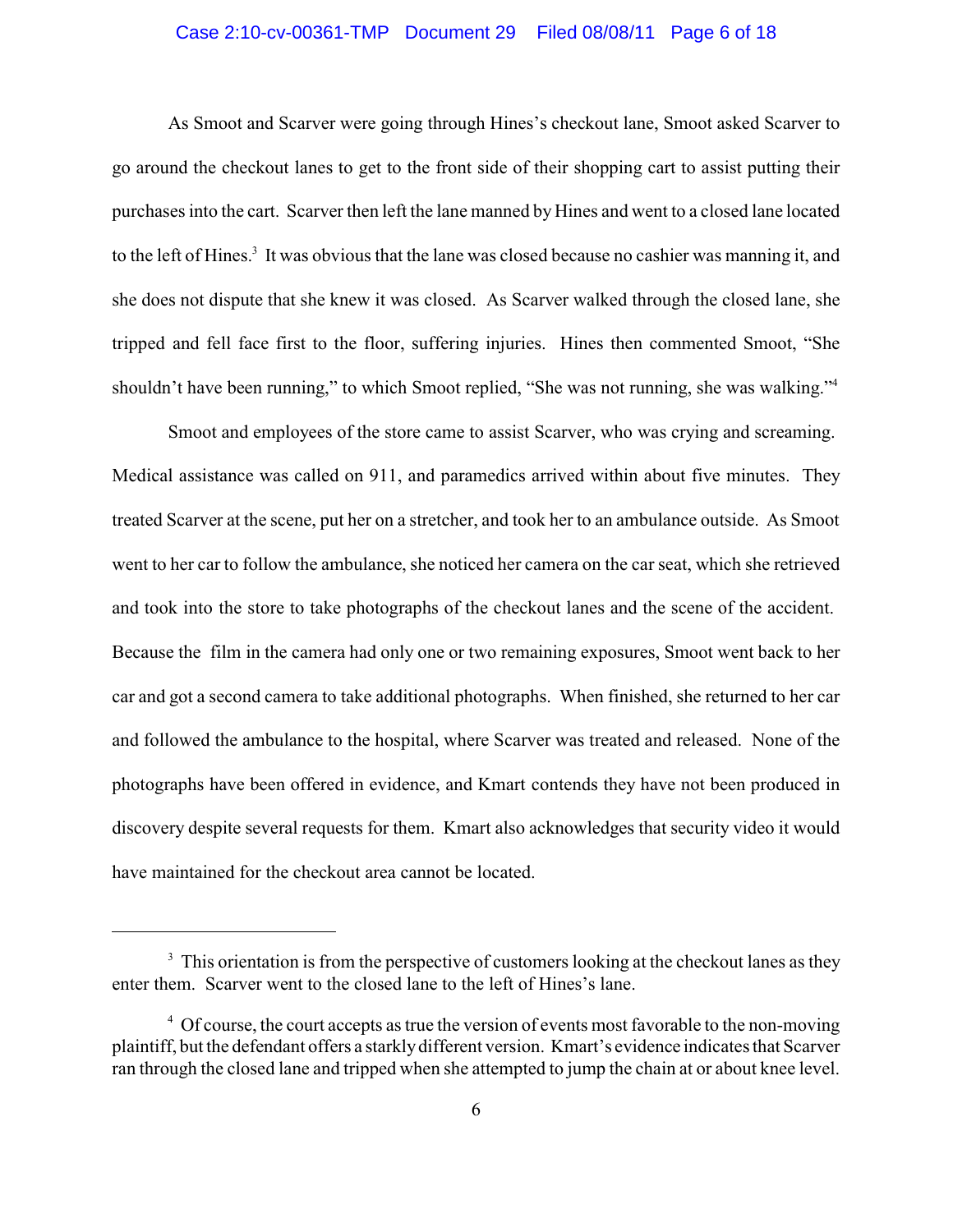# Case 2:10-cv-00361-TMP Document 29 Filed 08/08/11 Page 7 of 18

Immediately following the accident, the chain across the entrance of the closed lane entered by Scarver was hanging low, near the floor. Smoot testified<sup>5</sup> that, although she did not see the chain before her daughter fell, after the fall the chain was "drooping" and "drooped across the floor." (Smoot Depo., doc. 15-2, pp. 52-53). She further explained that "[t]he sign [attached to the chain] was barely touching the floor. It was not laying flat, it was drooping across the aisle." The chain was not broken, and its ends were still attached to the D-hooks on either side of the lane. Scarver testified that the chain was readily visible. (Scarver Depo., doc. 15-3, pp. 112-113).

## Discussion

In support of its motion for summary judgment, Kmart advances two principal arguments: the plaintiff cannot offer substantial evidence that the chain across the closed checkout lane was a defect or hazard because plaintiff has no evidence of the condition of the chain before the accident, and even if the chain was a hazard, it was open and obvious to any reasonable customer of the store. Kmart also contends that there is insufficient evidence of wantonness and no evidence of any failure to train or supervise a Kmart employee proximately related to this injury.

## I. Premises Liability

Kmart seeks summary judgment on Count I of the complaint on the argument that plaintiff cannot present substantial evidence that the chain in the closed lane was hung improperly or was a

 $\frac{1}{3}$  It is certainly arguable that Scarver's similar testimony is inadmissible, although Kmart has not moved to strike it. She testified clearly that she did not see the chain before or after her fall, and that her only knowledge of it came from seeing photographs her mother took. (Scarver Depo, doc. 15-3, p. 109). This means that Scarver has no personal knowledge about the location of the chain; she is merely recounting what she has been shown in photographs, which she cannot authenticate. Nonetheless, for summary judgment purposes, the court accepts Smoot's testimony about the drooping chain.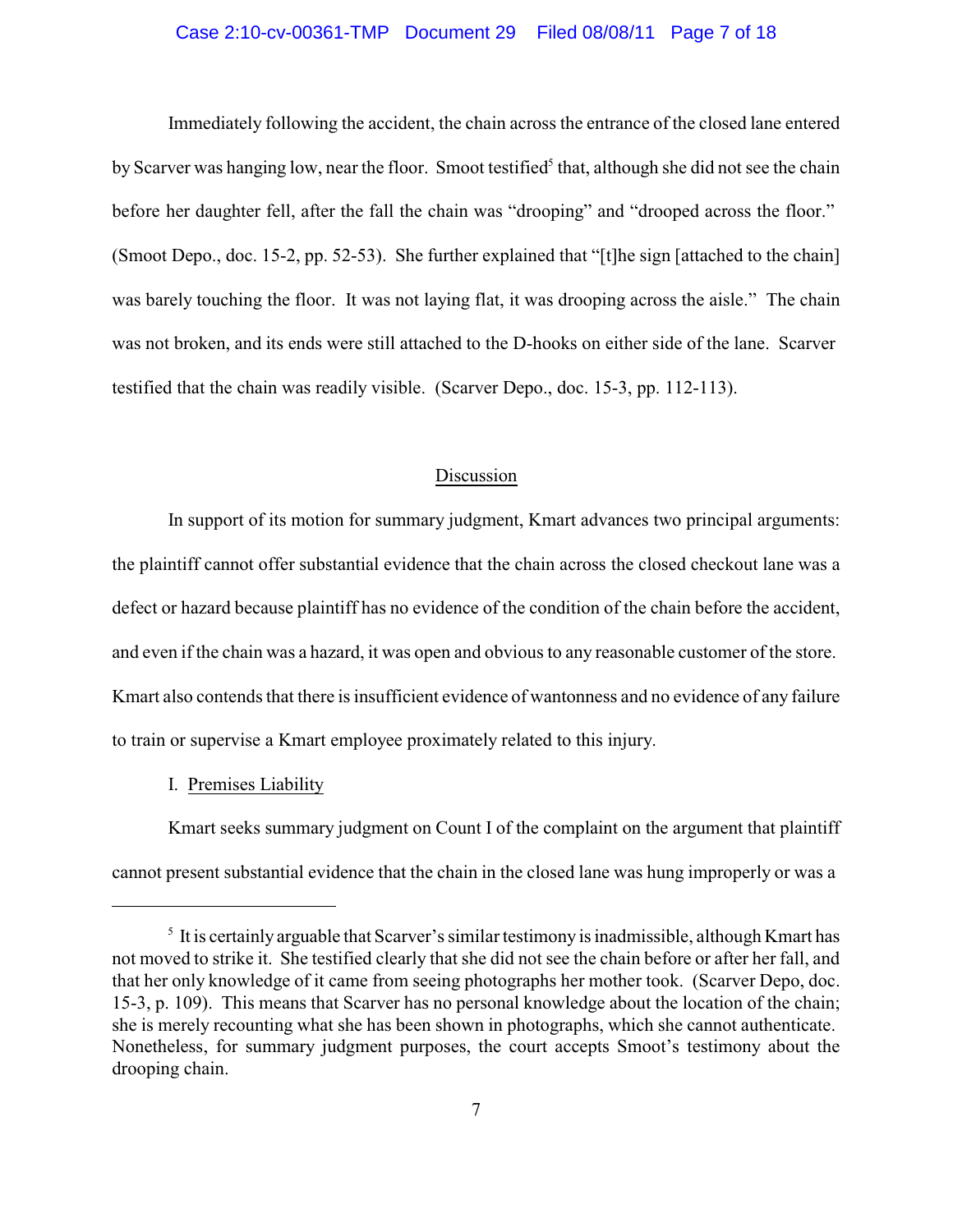#### Case 2:10-cv-00361-TMP Document 29 Filed 08/08/11 Page 8 of 18

a tripping hazard. Its principal basis for this argument is that both Smoot and Scarver admit that they did not see the chain prior to Scarver's fall, and, therefore, cannot testify about its condition or how it was hung when Scarver encountered it. On the other hand, two Kmart employees testified that the chain was not drooping or hung low. (*See* Lawrence Depo., doc. 15-4, pp. 52, 60; Hines Depo., doc. 15-4, p. 41). Plaintiff's only evidence on this is Smoot's testimony that, immediately *after* the fall, she saw the chain "drooping" lower than chains in other lanes and in a way that the "Lane Closed" sign on it was "barely touching the floor." Although the court finds that such a "drooping" chain can create a hazardous condition, it also concludes that the condition was "open and obvious," not requiring Kmart to warn patrons about it.

Alabama law provides the authority for consideration of this and plaintiff's other claims in this action. Recently, the Alabama Court of Civil Appeals had the occasion to summarize the law of premises liability in Alabama in *Sheikh v. Lakeshore Foundation*, \_\_\_ So. 3d \_\_\_, 2010 WL 4910860 (Ala. Civ. App., Dec. 3, 2010), a case in which the plaintiff alleged that he tripped over cables stretched across the floor of an exercise facility, injuring himself. That court stated the law, saying:

The following rule regarding a invitor's duty to an invitee, articulated in *Lamson & Sessions Bolt Co. v. McCarty*, 234 Ala. 60, 63, 173 So. 388, 391 (1937), is well settled:

"This court is firmly committed to the proposition that the occupant of premises is bound to use reasonable care and diligence to keep the premises in a safe condition for the access of persons who come thereon by his invitation, expressed or implied, for the transaction of business, or for any other purpose beneficial to him; or, if his premises are in any respect dangerous, he must give such visitors sufficient warning of the danger to enable them, by the use of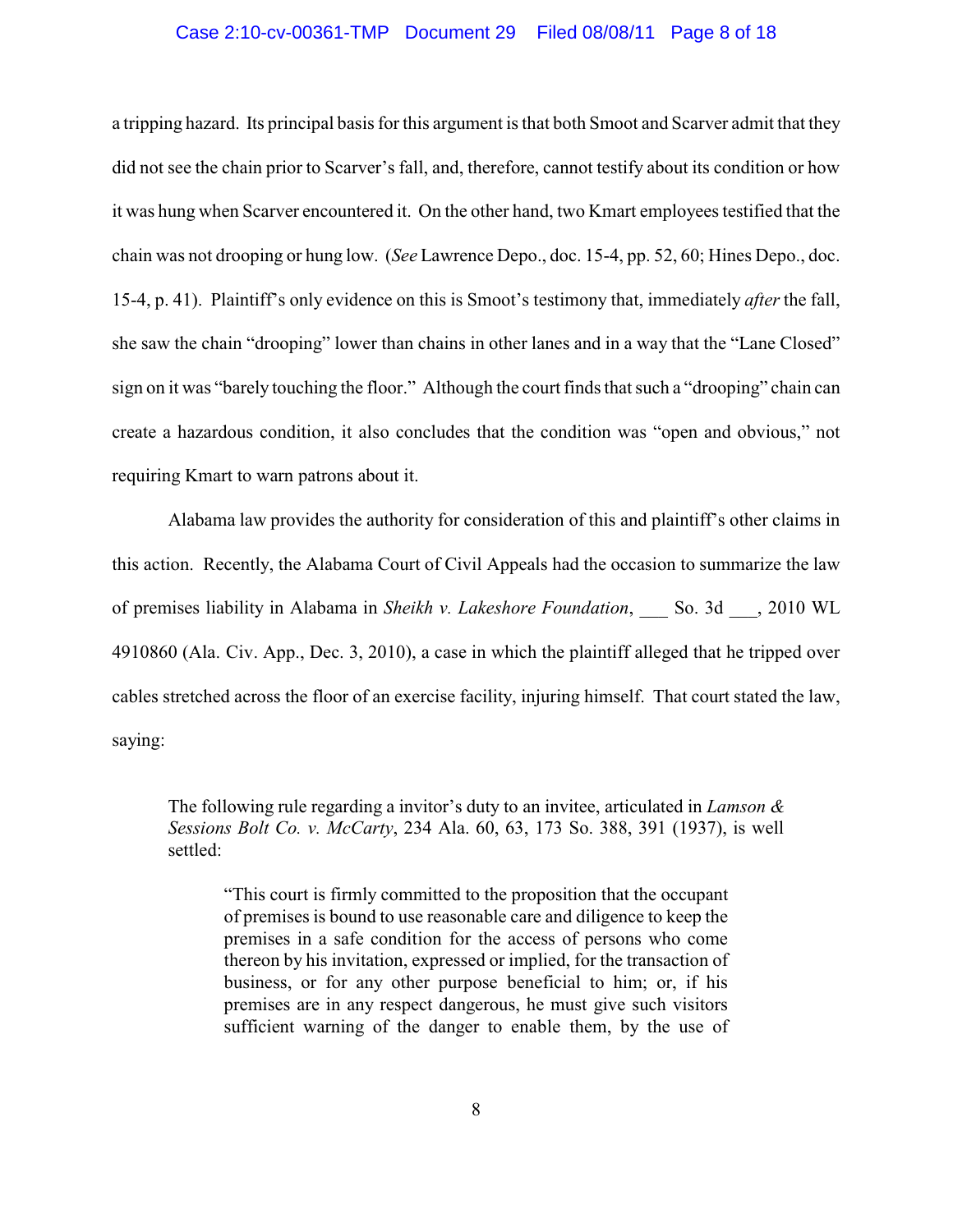ordinary care, to avoid it. *Geis v. Tennessee Coal, Iron & R.R. Co.*, 143 Ala. 299, 39 So. 301 [ (1905) ].

"This rule ... also includes (a) the duty to warn an invitee of danger, of which he knows, or ought to know, and of which the invitee is ignorant; and (b) the duty to use reasonable care to have the premises to which he is invited in a reasonably safe condition for such contemplated uses, and within the contemplated invitation.

"In determining whether such care has been exercised, it is proper to consider the uses and purposes for which the property in question is primarily intended."

In *Lamson*, the court reversed a trial court's judgment finding a mechanic shop liable for negligence when a delivery man, who had previously made 3 or 4 deliveries to similar shops and was admittedly familiar with the environment, tripped over a hose on the shop's floor. The court stated:

"The duty to keep premises safe for invitees applies only to defects" and conditions which are in the nature of hidden dangers, traps, snares, pitfalls, and the like, in that they are not known to the invitee, and would not be observed by him in the exercise of ordinary care. The invitee assumes all normal or ordinary risks attendant upon the use of the premises, and the owner or occupant is under no duty to reconstruct or alter the premises so as to obviate known and obvious dangers, nor is he liable for injury to an invitee resulting from a danger which was obvious or should have been observed in the exercise of reasonable care.'"

*Lamson*, 234 Ala. at 63, 173 So. at 391 (quoting 45 C.I. § 244, P. 837). "[T]he focus of our premises liability law is not on the care that may have been exercised by the invitee ..., but on relieving a premises owner of a legal liability where an invitee knew of the danger that caused the injury or *should have observed* that danger through the exercise of reasonable care." *Ex parte Industrial Distribution Servs. Warehouse*, 709 So. 2d 16, 20–21 (Ala. 1997) (emphasis added). In *Jones Food Co. v. Shipman*, 981 So. 2d 355, 362 (Ala. 2006), the Alabama Supreme Court held that "an objective standard [is applied] to assess whether a hazard is open and obvious" and that, in applying that standard, "the question is whether the danger should have been observed, not whether in fact it was consciously appreciated." 981 So.2d at 362. That opinion further explained:

"'[I]n order for a defendant-invitor in a premises-liability case to win a summary judgment or a judgment as a matter of law grounded on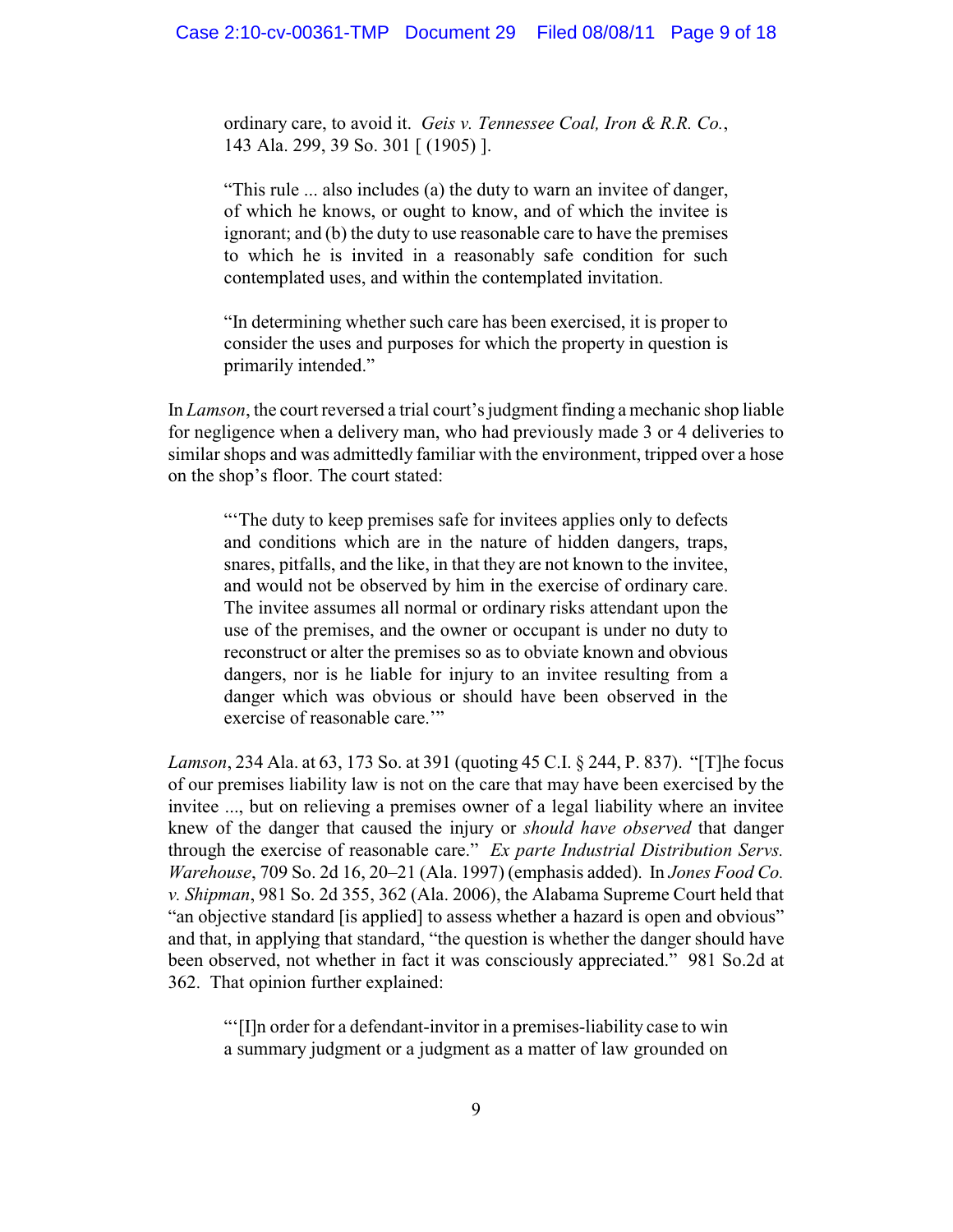the absence of a duty on the invitor to eliminate open and obvious hazards or to warn the invitee about them, the record need not contain undisputed evidence that the plaintiff-invitee consciouslyappreciated the danger at the moment of the mishap.... [The Alabama Supreme] Court has expressly rejected the notion that an invitor owes a duty to eliminate open and obvious hazards or to warn the invitee about them if the invitor "should anticipate the harm despite such knowledge or obviousness." *Ex parte Gold Kist, Inc.*, 686 So. 2d 260, 261  $(Ala.1996)...$ "

*Jones Food*, 981 So. 2d at 362–63 (quoting *Sessions v. Nonnenmann*, 842 So.2d 649, 653–54 (Ala. 2002)) (emphasis omitted); *see also Ex parte Gold Kist, Inc.*, supra (reversing various appellate decisions and expressly declining to adopt, as a correct statement of law, the notion that an invitor is liable to its invitees for physical harm caused to them by any known or obvious activity or condition on the land when the invitor "should anticipate the harm despite such knowledge or obviousness").

*Id.* at \_\_\_, 2010 WL 4910860, \*3-4 (italics in original); *see also Dolgencorp, Inc. v. Taylor*, 28 So. 3d 737 (Ala. 2009) (finding that boxes in the aisle of a store, over which the plaintiff tripped and fell, were "open and obvious" as a matter of law to any reasonable person, reversing a jury verdict for the plaintiff); *but see Cuevas v. W.E. Walker, Inc.*, 565 So. 2d 176 (Ala. 1990)(holding as a jury issue whether an electrical extension cord stretched across the aisle of store was a tripping hazard).

Assuming as true under the plaintiff's evidence that the yellow plastic link chain across the checkout lane entered by Scarver was "drooping" in such a way that the sign on the chain was "barelytouching the ground," it appears that the lowest midpoint of the chain was approximately five inches above the floor.<sup>6</sup> From that point, the chain arced upward on each end to a height of 26 inches above the floor, where the ends of the chain attached to the D-hooks on each side of the lane. It was

 $\delta$  It was not disputed that the "Lane Closed" sign on the chain measured five inches in height by twelve inches wide.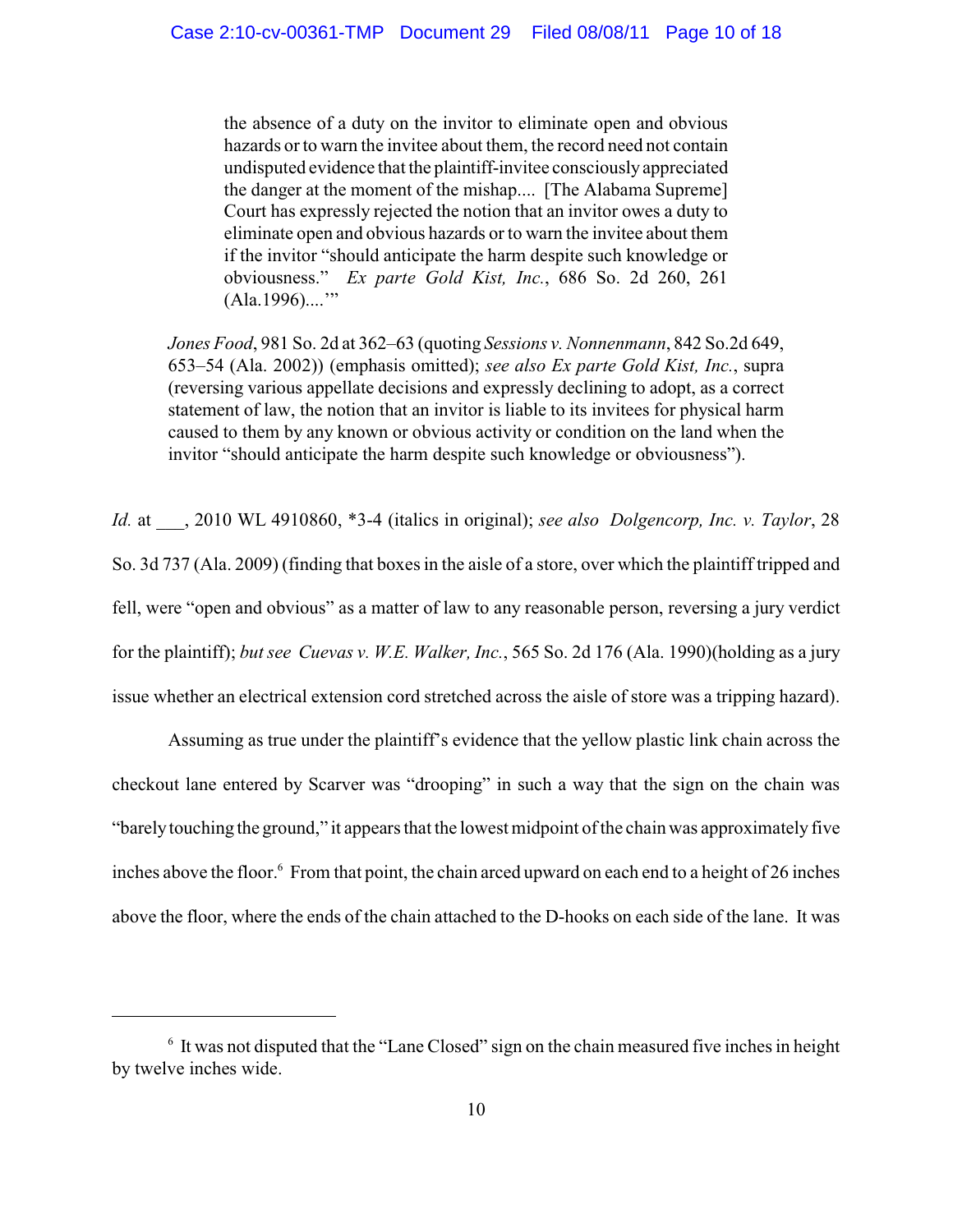## Case 2:10-cv-00361-TMP Document 29 Filed 08/08/11 Page 11 of 18

yellow in color (according to Scarver) and held a five-inch by12-inch red sign saying "Lane Closed." Scarver admits that the chain and sign were readily visible, but that she was looking "straight ahead."

Given these facts, this case is essentially indistinguishable from *Sheikh*. In that case, the plaintiff alleged that he tripped over cables stretched across the floor of an exercise facility he frequented and was familiar with. Although the plaintiff in that case testified that he had never before seen cables stretched across the floor, the Alabama Court of Civil Appeals noted that the determination whether a hazard is "open and obvious" is objective, turning not on whether the plaintiff subjectively perceived the hazard, but whether a reasonable person would have done so under the circumstances. "[A] reasonable person using Lakeshore's exercise facility would be expected to watch where he or she is going and to be aware of certain hazards that may exist below eye level over which he or she might trip, ...." *Sheikh v. Lakeshore Foundation*, So. 3d, 2010 WL 4910860, \*5 (Ala. Civ. App., Dec. 3, 2010). The court further analogized to *Paige v. Wal–Mart Stores, Inc.*, 638 So. 2d 4 (Ala.Civ.App. 1994), writing:

Lakeshore had no duty to warn Sheikh of the cables over which he tripped. The facts of this case are similar to the facts of *Paige v. Wal–Mart Stores, Inc*., 638 So. 2d 4 (Ala.Civ.App. 1994), in which we concluded that the defendant-invitor in that case had no duty to warn an invitee of an orange extension cord over which the invitee had claimed to have tripped because the presence of an orange cord on an off-white colored floor established the existence of a condition that was "open and obvious" as a matter of law.

*Id.* at \*5.

The same circumstances point to the same conclusion in this case, that the chain across the closed aisle, even if only five inches above the floor, was open and obvious as a matter of law. Scarver knew that she was entering a closed lane; several other closed lanes were blocked by similar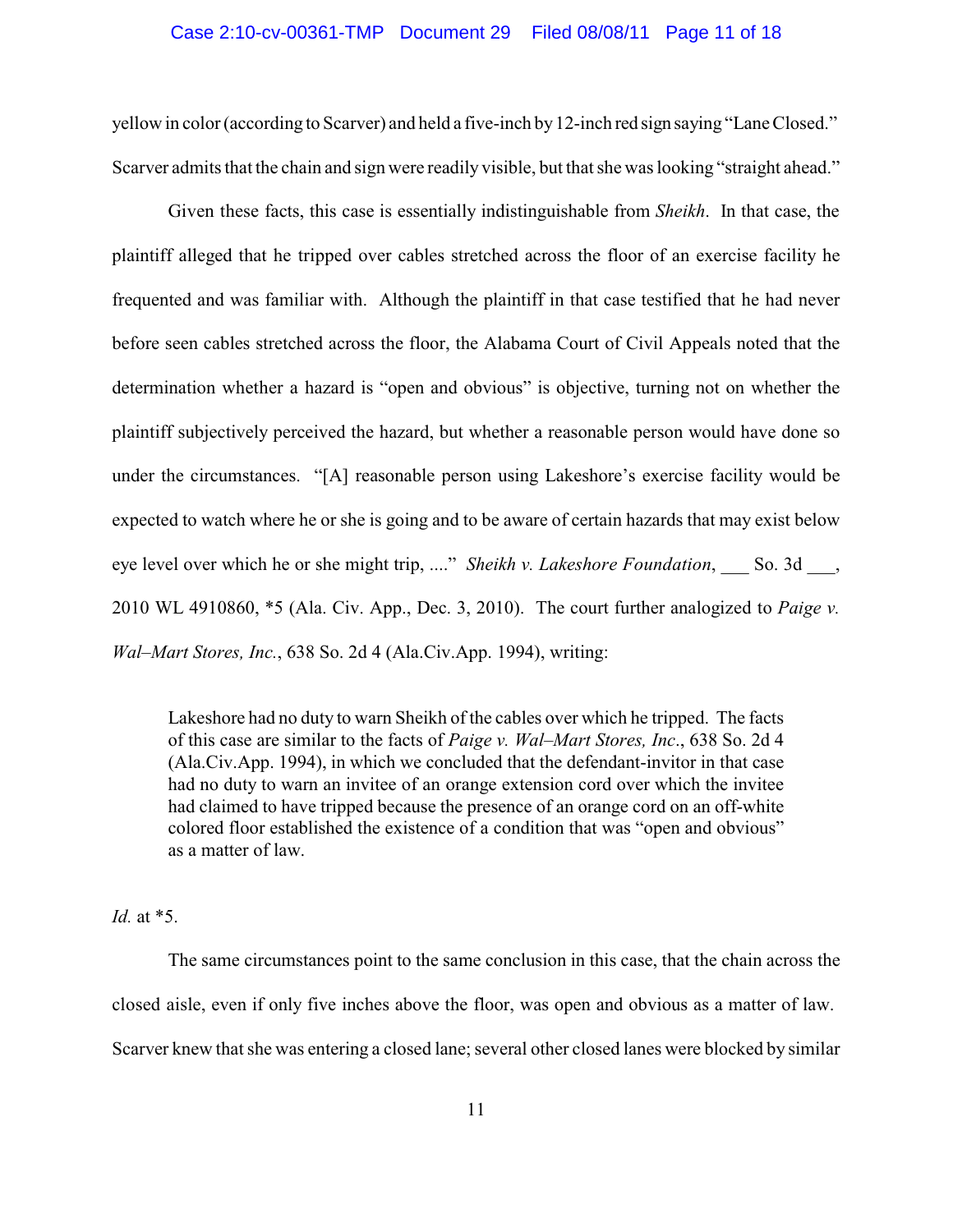## Case 2:10-cv-00361-TMP Document 29 Filed 08/08/11 Page 12 of 18

yellow chains; the yellow chain and 5-inch by 12-inch red sign on it were readily visible; Scarver had no merchandise in her hands to obstruct her view of the lane; she was not, at that time, distracted by shopping or looking for merchandise; the store and lane were well-lit. Under these circumstances, a reasonable shopper would have noticed the chain across the lane and would have understood the tripping hazard it presented. Just as with the cables involved in *Sheikh*, a customer at Kmart, knowing the lane was closed, would be expected to look out for "hazards that may exist below eye level." The fact that Scarver did not does not preclude a finding that the hazard was open and obvious as a matter of law. The yellow chain and red sign were more open and obvious than the orange electrical cord found to be open and obvious in *Paige.* The chain was raised and arced closer to eye level, and the sign was larger. Knowing that the lane was closed, a reasonable customer would expect to encounter some obstacle in it, and would be on the look out for it. Because this chain was open and obvious, Kmart was under no duty to warn her about it.

Although not argued here by either party, the court feels the need to comment about the fact that the injured child, Mecca Scarver, was only thirteen years old at the time of her accident. This raises concerns that the "open and obvious hazard" doctrine may not apply to her because the doctrine rests on the idea that premises invitees are themselves required to exercise due care to avoid obvious hazards. Negligence is simply the want of due care. Under Alabama law, however, a child of thirteen is *prima facie* incapable of negligence. "A child between the ages of 7 and 14 is *prima facie* incapable of contributory negligence." *Tolbert v. Tolbert*, 903 So. 2d 103, 113 (Ala. 2004), quoting *Superskate, Inc. v. Nolen*, 641 So. 2d 231, 236 (Ala. 1994); *Savage Industries, Inc. v. Duke*,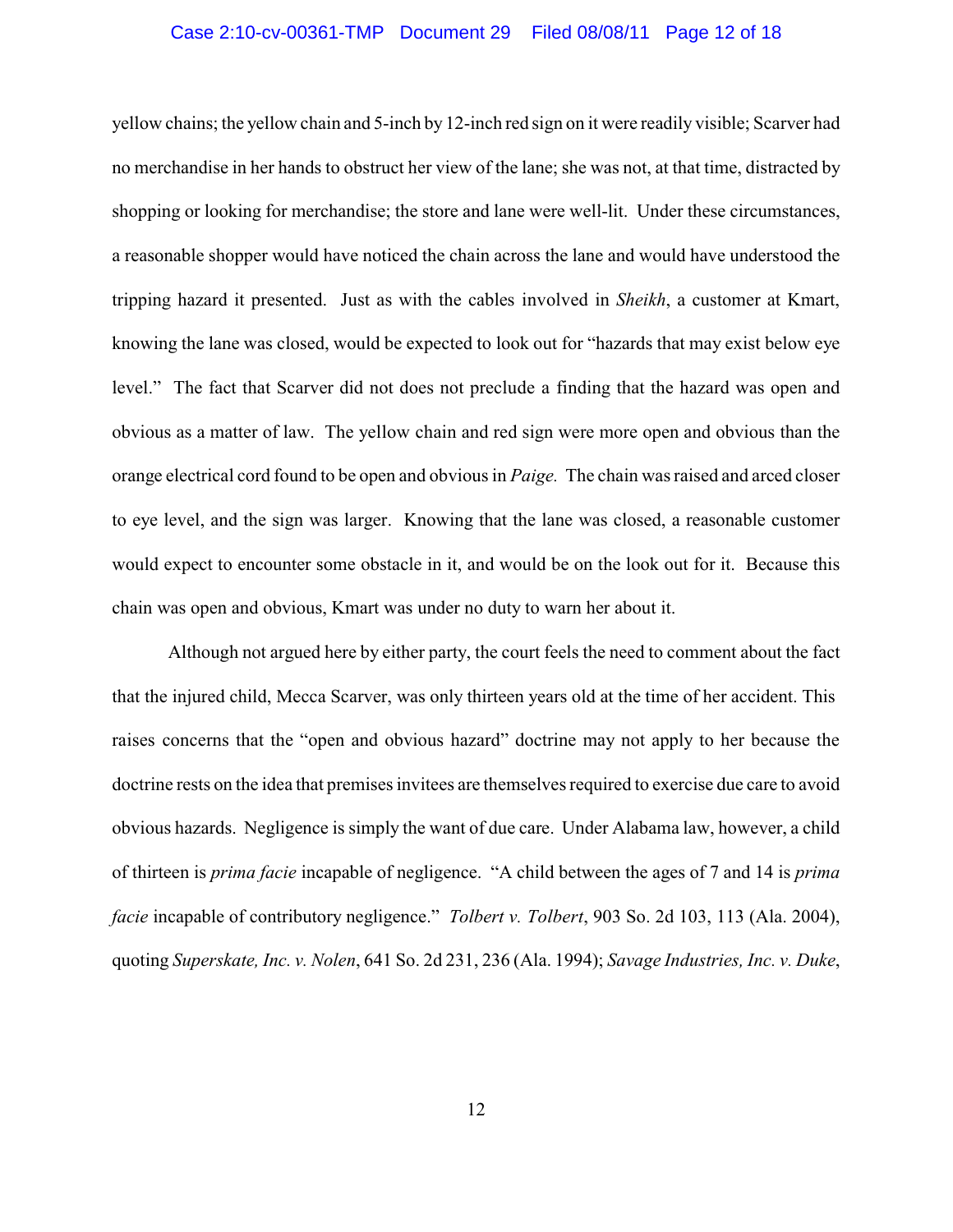598 So. 2d 856, 858 (Ala. 1992).<sup>7</sup> The defendant may overcome that *prima facie* status by presenting evidence that the child possesses the intelligence, discretion, maturity, and sensitivity to the danger ordinarily attributable to a fourteen year old. To hold a child to the standard of due care, "the Court must examine the following elements: (1) the intelligence of the child; (2) the capacity of the child to understand the potential danger of the hazard; (3) the child's actual knowledge of the danger; (4) the child's ability to exercise discretion; (5) the educational level of the child; (6) the maturity of the child; and (7) the age of the child." *Savage Industries, Inc. v. Duke By and Through Duke*, 598 So. 2d 856, 858 (Ala. 1992), quoting *Jones v. Power Cleaning Contractors*, 551 So. 2d 996, 999 (Ala. 1989). Clearly these factors ordinarily will present factual issues requiring a jury determination.

The quandary presented to the court is that plaintiff never argued, as a basis for denying summary judgment, that the "open and obvious hazard" doctrine does not applyto her due to her age. Although she refers to her age, she does not argue that, because she was thirteen at the time, the premises liability analysis and the application of the "open and obvious hazard" doctrine to it were any different from that ordinarily used for adult plaintiffs. She might well have argued (but did not) that she and children like her are not subject to the "open and obvious hazard" doctrine because they

<sup>&</sup>lt;sup>7</sup> Although the "open and obvious hazard" doctrine looks very much like contributory negligence, it really is not. The affirmative defense of contributory negligence starts with the assumption that the defendant *was* negligent, but can assert the negligence of the plaintiff as a defense. The "open and obvious hazard" doctrine states that a premises owner, aware of a hazardous condition, is under no duty to warn of that condition because it is so open and obvious that a reasonable person on the premises would perceive it and guard against it. Rather than operate as an affirmative defense, the "open and obvious hazard" doctrine *relieves* the premises owner of a *duty* otherwise owed to invitees, that is, the duty to warn them about hazards on the premises. Thus, unlike contributory negligence, when the "open and obvious hazard" doctrine applies, the premises owner has *not* been negligent in failing to warn an invitee of a hazard precisely because there is no *duty* to warn about open and obvious hazards.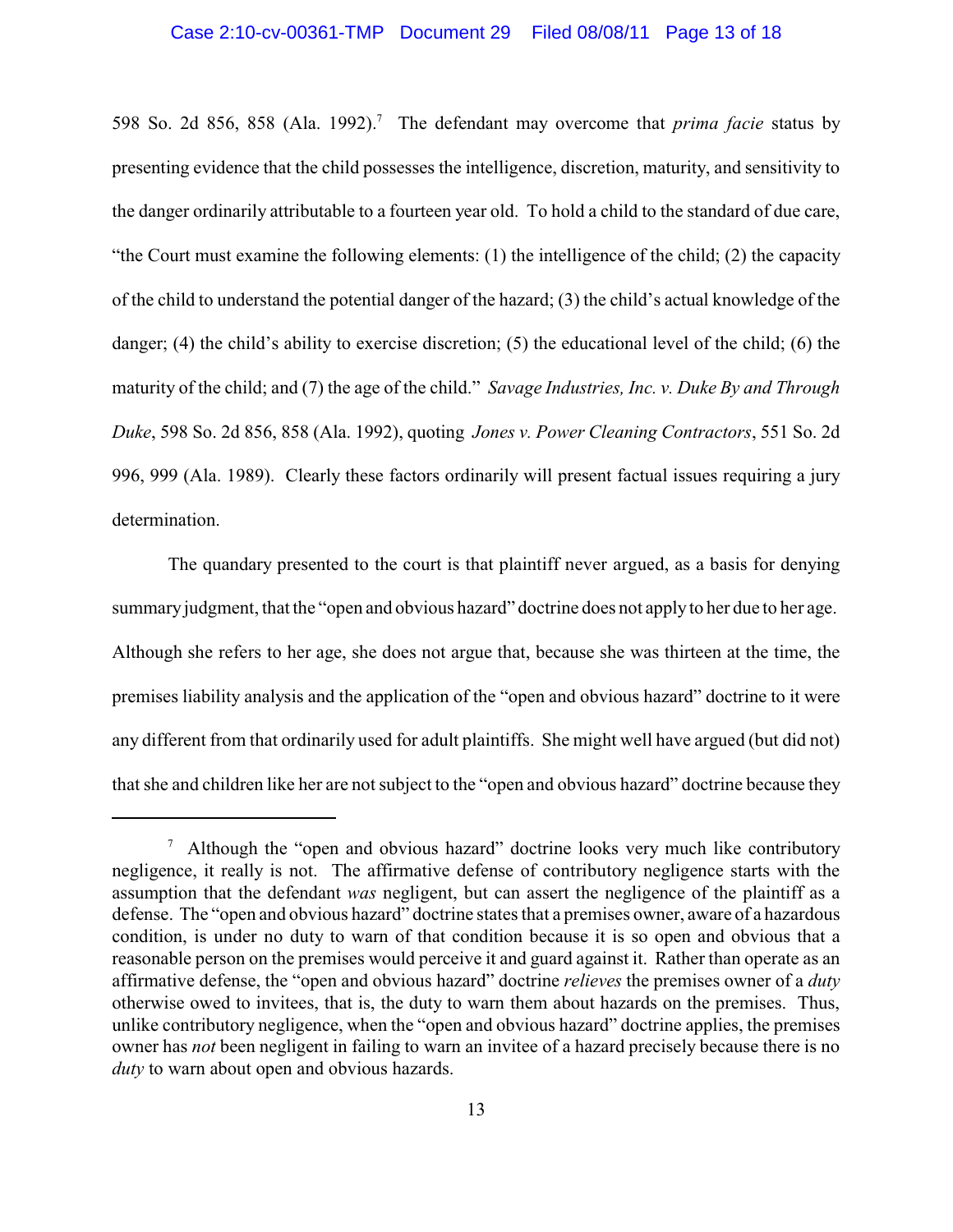are not held to the same standard of due care as adult invitees. Her summary judgment opposition

brief is silent on this point.

The court is mindful of the recent admonition of the Eleventh Circuit in *Fils v. City of*

*Aventura*, F.3d , 2011 WL 3189627, at \*8 (11<sup>th</sup> Cir., July 28, 2011):

To prevail on a particular theory of liability, a partymust present that argument to the district court. *See Coal. for the Abolition of Marijuana Prohibition v. City of* Atlanta, 219 F.3d 1301, 1325  $(11<sup>th</sup> Cir. 2000)$  (finding that the plaintiffs abandoned a claim because they did not present the argument to the district court). **Our adversarial system requires it; district courts cannot concoct or resurrect arguments neither made nor advanced by the parties.** *See Resolution Trust Corp. v. Dunmar Corp.*, 43 F.3d 587, 599 ( $11<sup>th</sup>$  Cir. 1995) ("There is no burden upon the district court to distill every potential argument that could be made based upon the materials before it on summary judgment."); *cf. Common Cause/Georgia v. Billups*, 554 F.3d 1340, 1352 (11th Cir.2009) ("'[A] court must identify and evaluate the interests put forward by the State as justifications for the burden imposed by its rule, and then make the "hard judgment" that our adversary system demands.'" (quoting *Crawford v. Marion Cnty. Election Bd.*, 553 U.S. 181, 190, 128 S. Ct. 1610, 1616, 170 L. Ed. 2d 574 (2008))).

*Id.*, F.3d , 2011 WL 3189627, at \*8 [bolding added for emphasis]. The plain statement that "district courts cannot concoct or resurrect arguments neither made nor advanced bythe parties," seems unambiguous, but the court has to express its trepidation whether the court of appeals really meant this statement to be as unambiguous as it seems. How far does the court's reliance on the parties to frame the issues and arguments go? In this case, for example, plaintiff argued that the "open and obvious hazard" doctrine does not apply because she has presented evidence that the drooping chain was not open and obvious, a proposition this court rejects. She has not argued, however, that the "open and obvious hazard" doctrine does not apply because of her age. Although both propositions assert that the "open and obvious hazard" doctrine does not preclude her claim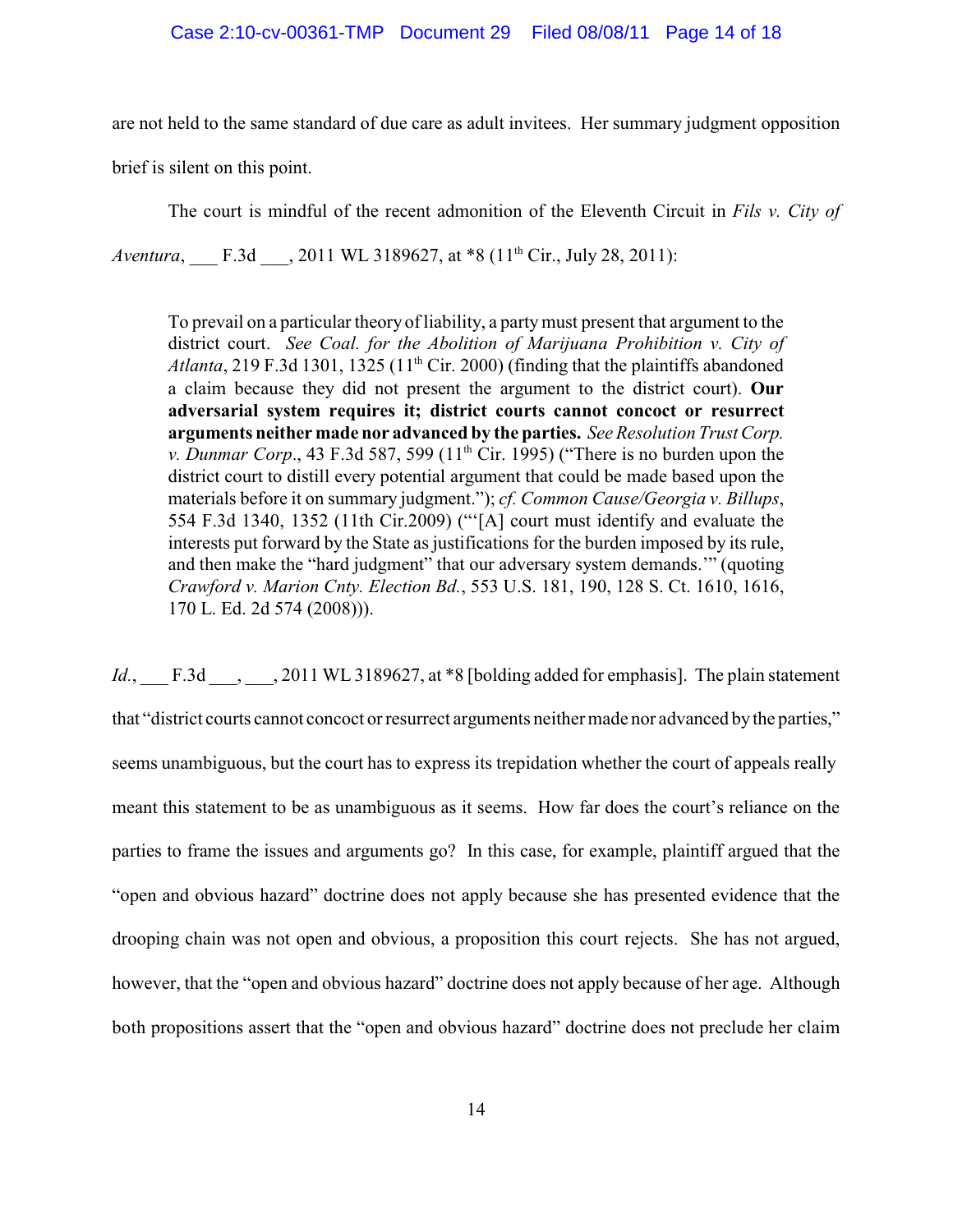## Case 2:10-cv-00361-TMP Document 29 Filed 08/08/11 Page 15 of 18

against defendant, presumably, under the admonition in *Fils*, the court is not allowed to consider the effect of Scarver's age on the application of the doctrine; the court is not allowed to "concoct" the argument for her. If this is a misreading of the Eleventh Circuit's language, it won't be the first time. Defendant is entitled to summary judgment on Count I of the complaint.

#### B. Wantonness

In order to establish a claim of wantonness, a plaintiff in a slip-and-fall case must show that

the defendant invitor was actually aware of a hazard to invitees and consciously disregarded that

hazard. Alabama law defines wantonness as follows:

""Wantonness has been defined as the conscious doing of some act or the omission of some duty [while] under knowledge of existing conditions and while conscious that, from the doing of such act or the omission of such duty, injury will likely or probably result, and before a party can be said to be guilty of wanton conduct it must be shown that with reckless indifference to the consequences he consciously and intentionally did some wrongful act or omitted some known dutywhich produced the result...."

"*Roberts v. Brown*, 384 So. 2d 1047, 1048 (Ala. 1980), quoting *Lewis v. Zell*, 279 Ala. 33, 36, 181 So. 2d 101 (1965)). In order to constitute wantonness, a failure to act must be accompanied by knowledge that someone is probablyimperiled, and thus failure to act must be in reckless disregard of the consequences....""

*McDonald v. Lighami Development Co., L.L.C.*, 962 So. 2d 847, 851-852 (Ala. Civ. App. 2006) quoting *Berness v. Regency Square Associates, Ltd.*, 514 So. 2d 1346, 1349-50 (Ala. 1987).

The failure to detect a low-drooping yellow chain across a closed checkout lane is not wanton. Kmart has presented undisputed evidence that its policy is to require regular inspections of its stores for safety hazards, and that that policy was followed in this case. The manager of the store conducted regular "wallks" around the store looking for problems. The cashiers and "up-front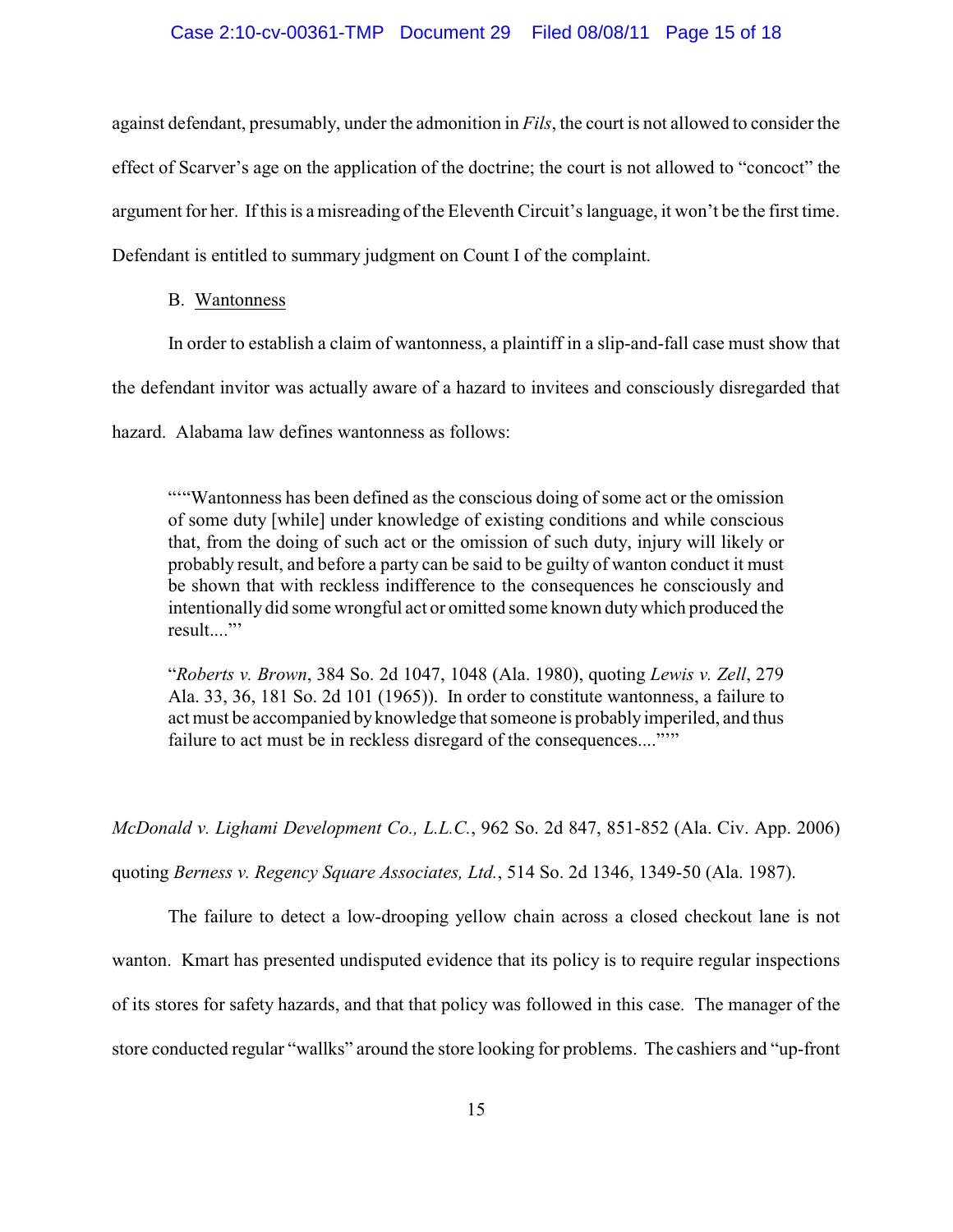## Case 2:10-cv-00361-TMP Document 29 Filed 08/08/11 Page 16 of 18

supervisor" were on alert for problems, including problems with the chains. Even taking as true plaintiff's evidence that the chain was drooping at the time of accident, there is no evidence about how long that condition existed or that any Kmart employee was aware of it or disregarded it as a safety hazard. Proof of deliberate indifference to the safety of their customers is required to show wantonness, and there simply is no evidence rising to the level of a conscious disregard of a safety hazard. Defendant's motion for summary judgment as to Count II also is due to be granted.

# C. Negligent Training or Supervision

Finally, plaintiff contends that Kmart negligently failed to train and supervise its employees with respect to the hazard created by low-hanging chains blocking checkout lanes. The essence of such a theory of recovery is that, notwithstanding knowledge of an employee's incompetence, the employer fails to properly train or supervise the employee, resulting in the employee's incompetence proximately causing injury to another. The elements of this tort include (1) knowledge by the employer of the employee's incompetence, *see Gilmer v. Crestview Memorial Funeral Home, Inc.*, 35 So. 3d 585, 596 (Ala. 2009); (2) actual incompetence by the employee; and (3) the incompetence proximately causing injury. The case law states the following:

"In the master and servant relationship, the master is held responsible for his servant's incompetencywhen notice or knowledge, either actual or presumed, of such unfitness has been brought to him. Liability depends upon its being established by affirmative proof that such incompetency was actually known by the master or that, had he exercised due and proper diligence, he would have learned that which would charge him in the law with such knowledge. It is incumbent on the party charging negligence to show it by proper evidence. This may be done by showing specific acts of incompetency and bringing them home to the knowledge of the master, or by showing them to be of such nature, character, and frequency that the master, in the exercise of due care must have had them brought to his notice."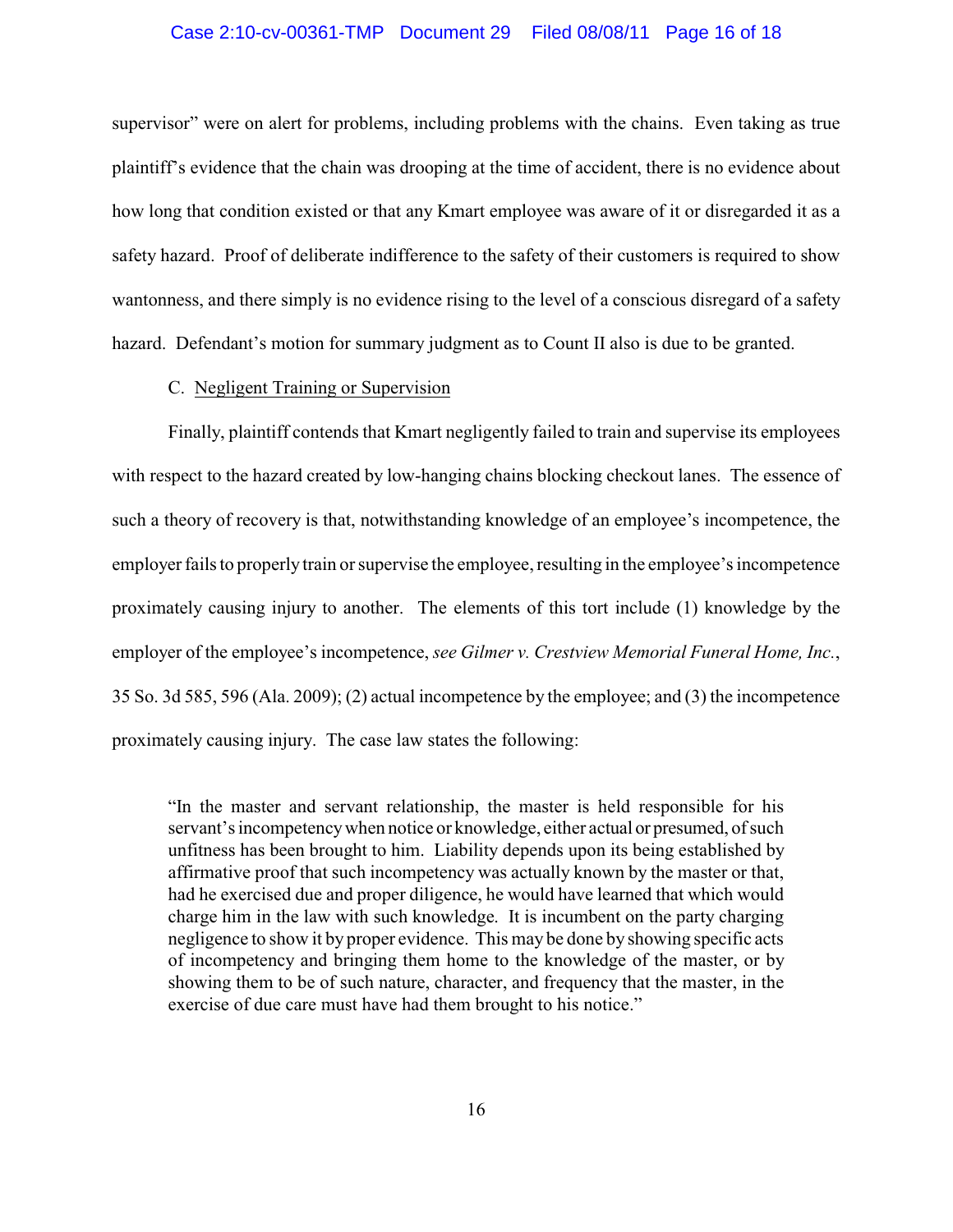## Case 2:10-cv-00361-TMP Document 29 Filed 08/08/11 Page 17 of 18

*Machen v. Childersburg Bancorporation, Inc.*, 761 So. 2d 981, 987 (Ala. 1999), quoting *Thompson v. Havard*, 285 Ala. 718, 723, 235 So. 2d 853 (1970). Furthermore, incompetence or negligence by an employee on a single occasion is not enough to put the employer on notice of the employee's potentially actionable incompetence. *Joyner v. B & P Pest Control, Inc.*, 853 So. 2d 991 (Ala. Civ. App. 2002)("[A] single instance of negligence will not prove an employee incompetent ...; the most competent employee may be negligent.").

In this case, there is no evidence proving any of the elements of this claim. The plaintiff has not identified a particular Kmart employee whose incompetence allegedly allowed the chain that tripped plaintiff to droop too low. She has not identified prior occasions on which such an employee (or any employee) failed to correct the hazard of a low-hanging chain. She has presented no evidence to show that Kmart was aware of a need to better train or supervise its employees concerning this hazard. Nor has she disputed Kmart's evidence that its policy is to train all employees on the detection and correction of safety hazards, and that, in fact, it provides such training. There is no substantial evidence that Kmart negligently ignored the dangerous incompetence of any employee with respect to correcting such a hazard. Accordingly, Kmart is entitled to summary judgment on Count III of the complaint as well.